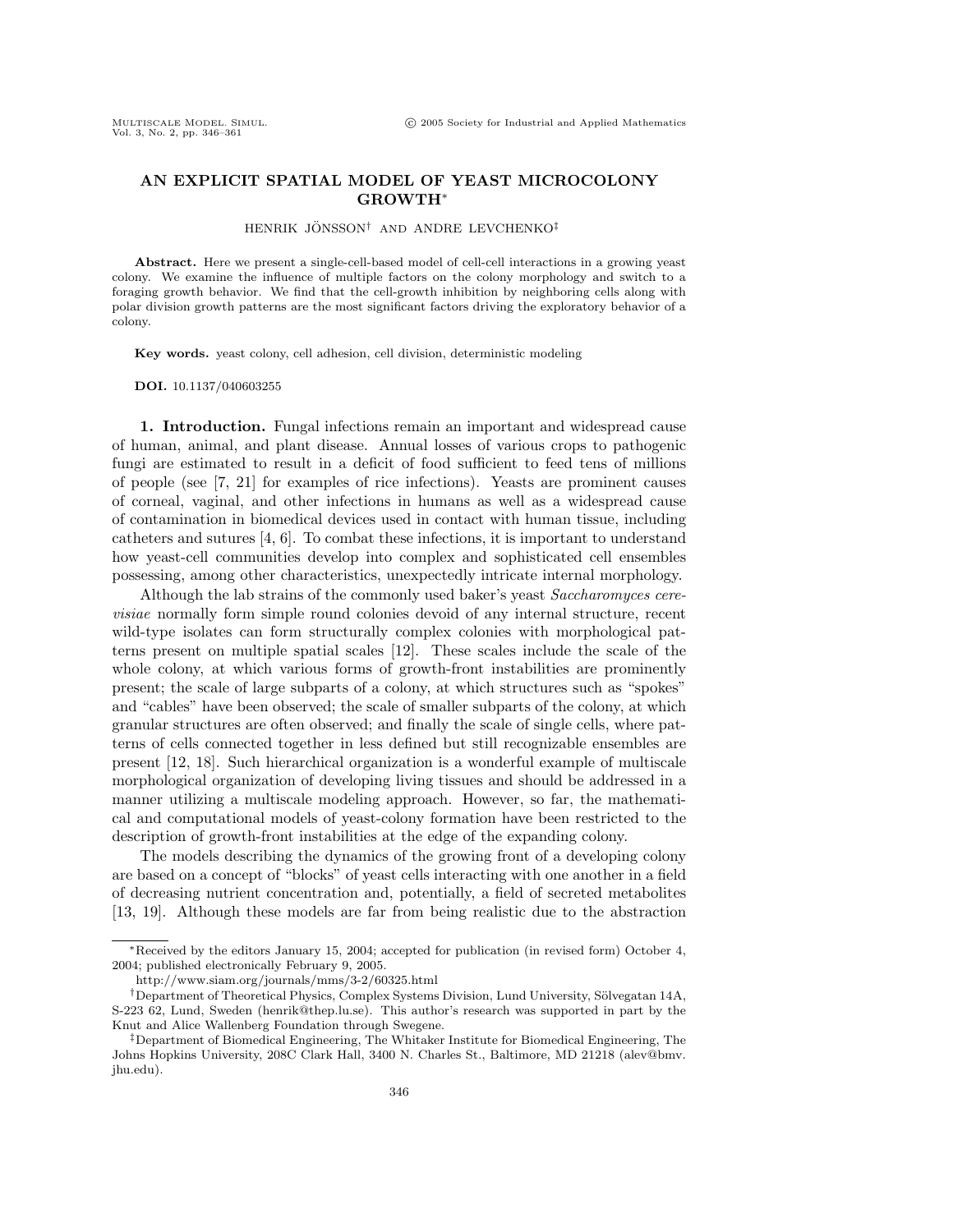of describing multiple interacting cells as a single block, they can, to a high degree, predict large-scale colony behavior. For instance, characteristic Eden-like patterns are a common result of such models.

As cells grow in a field of ever decreasing nutrients, their metabolic states are likely to change. In particular, it is predicted that upregulation of multiple genes, including the one coding for Flo11p, a protein responsible for cell-cell adhesion, can take place [1, 18]. Taking the effects of cell adhesion into account, one can computationally reproduce both the shape of a colony and some of its internal morphological features, such as high granularity and cell spokes (A. Levchenko, unpublished data). However, some features remain unexplained. For example, it is not clear why certain parts of the colony display what are apparently areas of directed, parallel cell growth, large enough to involve thousands of cells. Here, we propose to extend the model description to consider the effects of differential cell-division patterns on the morphology of small parts of a colony at single-cell resolution.

An important feature of the model proposed here is an explicit accounting for the mechanical interaction between cells, leading to cell displacements and formation of nontrivial colony morphologies. This model capability is especially important since yeast cells are rather passive compared to other eukaryotic cells. Although they can undergo periods of directed growth, under normal circumstances the cells are spherical and do not actively move. Thus the origin of spatial inhomogeneities in colony growth is rather difficult to account for. Here we suggest that cell-cell adhesion and the patterns of cell division, along with more trivial cell displacements in an expanding colony, are the primary force-generating parameters. We then explore how these parameters may facilitate interesting variations in the shape and size of a growing colony.

**2. Biological background and assumptions.** The cells of the yeast S. cerevisiae can be of two types: haploid (a single set of chromosomes) and diploid (a double set of chromosomes). Both cells are round in shape (although diploid cells can be slightly elongated) and divide by budding; that is, they form a mother-daughter cell pair, with the daughter cell growing gradually from a small bud into a larger cell while attached to the mother cell throughout growth. At cell division, the nucleus of the mother cell divides, and one of the resulting separate nuclei moves into the mother cell and the other into the bud of the daughter cell, followed by the physical separation of the unevenly sized cells. The smaller-size daughter cell then continues growing before reaching the size of the mother cell and undergoing its own cell division. The mother cell can continue dividing a multiple, although not an unlimited, number of times.

The location of the bud on the surface of the mother cell can be described by a vector  $\chi$  connecting the center of the mother cell and the center of the bud. Interestingly, for a given mother cell, the direction of this vector for subsequent cell divisions is not random. There are several conventional types of division pattern, which we consider in sequence  $\begin{bmatrix} 2, 5, 11, 14, 15 \end{bmatrix}$  (cf. Figure 2.1C). In the *axial* pattern, the vectors in the set  $\chi_i$ ,  $i = 1, 2, \ldots$ , are almost coincident; that is, all the  $\chi_i$  differ from one another by a small angle  $\gamma_i \ll 1$ . The *bipolar* pattern is more complicated in that the  $\chi_i$  and  $\chi_{i-1}$  for all i are collinear but opposite in direction ( $\gamma_i \cong \pi$ ). Thus each successive cell division occurs at the opposite "pole" of the location of the mother cell. Both axial and bipolar patterns also hold when a daughter cell becomes able to produce a bud and thus become a mother cell. Here, however, another distinction is sometimes made. If the axial pattern sets for a daughter cell, so that  $\chi_i$  is collinear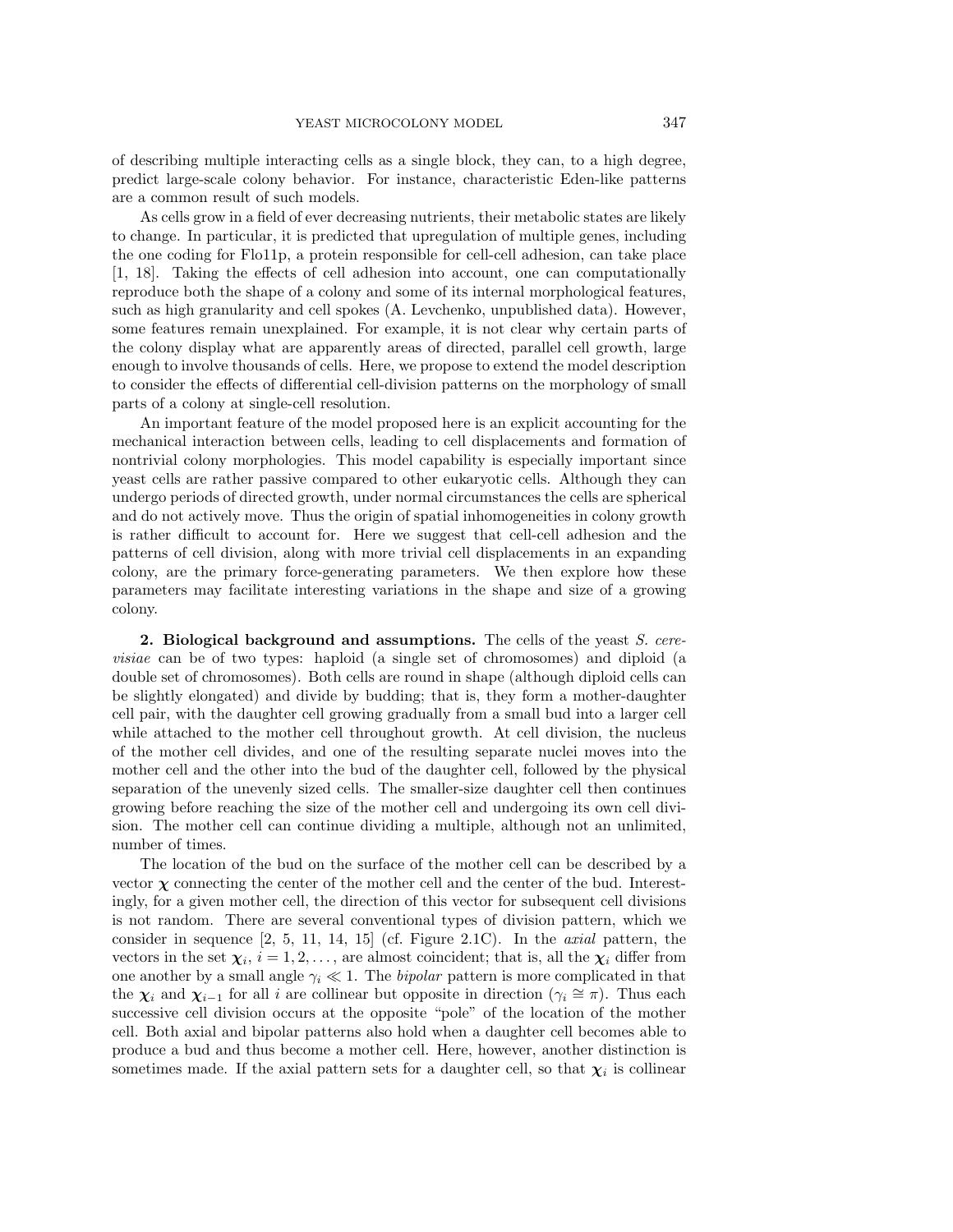

Fig. 2.1. A. Experimental data showing the bipolar growth of diploid C. albicans. Single-pointed arrows show the direction of cell division (from mother to daughter). In the upper right panel the direction of the previous division is indicated by a thicker arrow. The double-pointed arrow indicates an almost linear chain of cells resulting from unipolar cell division. B. Plot showing time vs. size for two cells. Note that the time scale is set by the growth parameters  $(k_{g1}, k_{g2})$  which are set to 0.01 throughout all simulations. The size is in arbitrary units, and typically the spheres have a maximal radius  $r_{max} = 0.6$ . Also points where checkpoints are passed are marked. C. Illustration of simulations with axial (top row) and polar (bottom row) cell divisions. The left images show the location of a bud. In the middle image the cell has divided and a new bud is formed from the mother, and in the right image also the daughter cell has formed a bud. D. Typical time evolution of a simulation. This specific case uses polar divisions  $(k_{axialFrac} = 0)$ , growth dependence on number of neighbors ( $k_{neighFac} = 3$ ), and cell adhesion ( $2k_{adFac}^{cell-cell} = k_{adFac}^{mother-daughter} = 0.1$ ).<br>The simulation starts with 7 cells in a hexagonal grid and continues until the colony reaches 300 cells.

with  $\chi_0$ , the vector corresponding to the cell division leading to the formation of the daughter cell, then this pattern of division is termed unipolar. If the  $\chi_i$  are opposite to  $\chi_0$ , the division pattern is still referred to as axial. It is a conventional wisdom among the yeast biologists that the axial division pattern leads to "bunching" of cells into tightly packed cell spheroids, whereas unipolar and bipolar cell divisions can help expansion of a colony. The so-called dimorphic switch from axial to polar division patterns often occurs when cells find themselves starved for nutrients. Thus, if the polar pattern indeed can provide an opportunity for exploration of the cell's surroundings for food, the dimorphic switch can indeed be a good evolutionary strategy. In the following analysis we will use the term polar to describe both bipolar and unipolar division-polarity patterns.

For the pathogenic yeast *Candida albicans*, no haploid form is known to exist.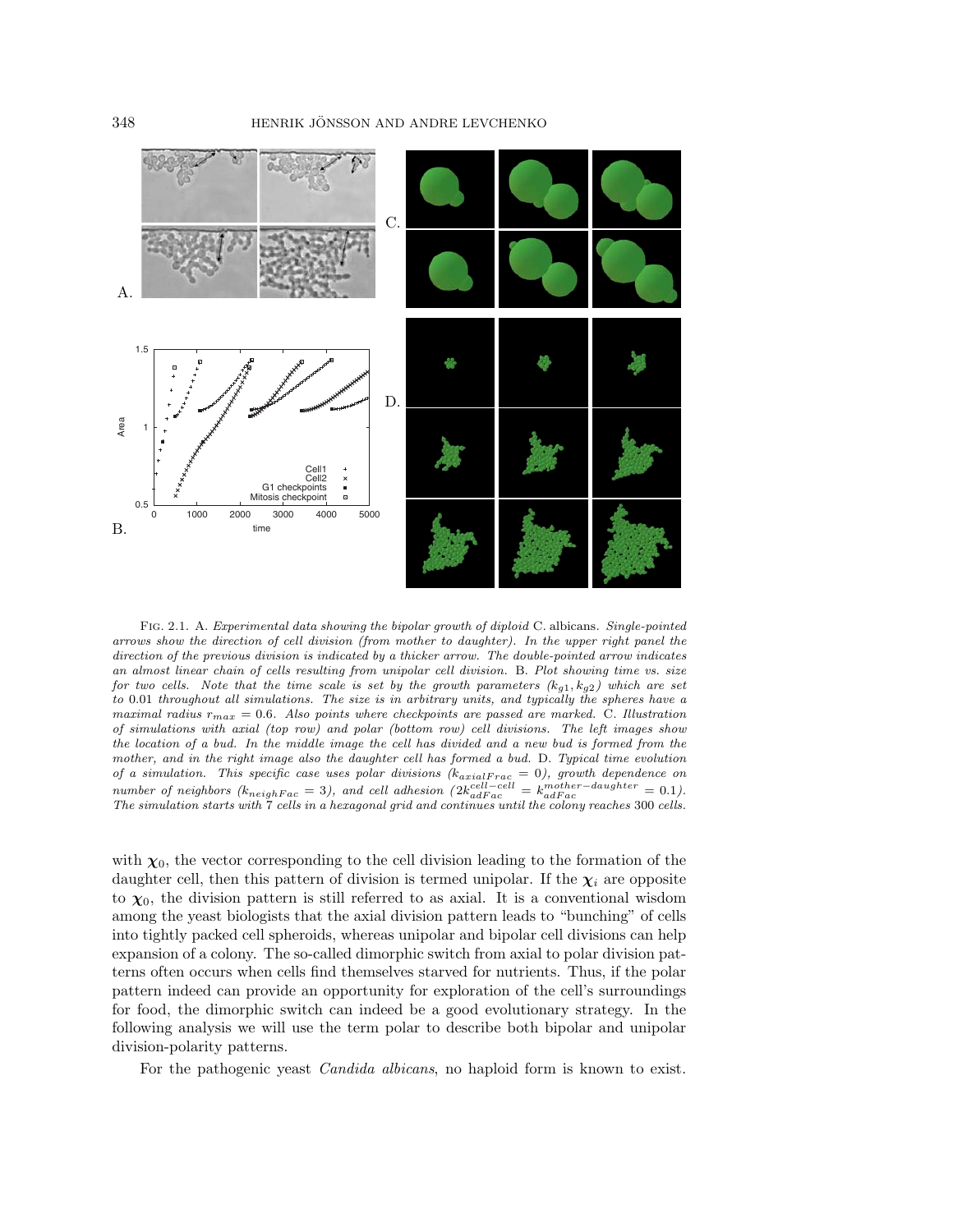Thus all the cell divisions under normal conditions can be assumed to display polar patterns (Figure 2.1A).

Another descriptor of yeast-cell division in S. cerevisiae and C. albicans is the size threshold characterizing bud formation and mother-daughter cell separation. A sufficiently large yeast cell can initiate a cell-division cycle (the so-called G1 phase of the cell cycle) by selecting a bud site and forming a membrane exvagination, or bud, that initially is just a semispherical projection present on the surface of a cell. Of importance here is that in axial division, cell division is asymmetric. That is, the daughter cell at the time of cell division is always smaller than the mother cell. As the cells switch to polar division, the division becomes more symmetric, with the size of the daughter cell approaching that of the mother cell [11].

As noted above, an additional important determinant of colony morphology is cell-cell adhesion. In fact, there are two types of cell adhesion that we will distinguish. One is mother-daughter cell adhesion, and the other is cell adhesion between cells that can colocalize by chance. The reason for this distinction is that motherdaughter cell adhesion can occur in a natural way following cell separation and that cell-cell separation is often incomplete. For instance, under the circumstances of nutrient (especially glucose) depletion, yeast cells may enter a filamentous and invasive form of growth, in which mother-daughter cell separation is limited and cells form extended chains [3, 15]. Interestingly, the same starvation conditions can upregulate floculins, proteins responsible for a nonspecific increase in cell-cell adhesion, most notably Flo11p. Expression of these proteins has also been implicated in increased mother-daughter cell adhesion.

Finally, an important facet of yeast-cell division and colony expansion is the dependence of cell growth on the nutrient supply. In general, as yeast cells begin to starve, their growth rate diminishes until they enter into the so-called stationary phase, when cell division stops [8, 9]. As we will consider the development of colonies close to or at the point of starvation, the accumulation of cells around a given cell can be assumed to lead to a gradual slowing of the growth rate. This assumption is consistent with the common modeling prediction of vigorous yeast-cell growth and division at the periphery of a growing colony and an almost complete absence of cell growth at the center of a colony.

### **3. Model description.**

**3.1. Cell growth.** Cells are modeled as elastic spheres of variable size, whose positions can change during simulation. We chose to allow for a faster than linear growth for a cell up to a certain radius. The end results are not particularly sensitive to this assumption. More specifically, we have modeled the growth rate to be a function of the radius  $f(r)$  multiplied by a "slowing" factor  $g(r, r_{max})$ , where  $r_{max}$  is the maximal radius of the cell. The slowing factor serves to decrease the growth rate to zero as the maximal cell size is approached and is used, e.g., in [22]. The growth is thus implemented as

(3.1) 
$$
\frac{dr}{dt} = f(r)g(r,r_{max}),
$$

where

$$
(3.2) \t\t f(r) = k_{g1}r + k_{g2}
$$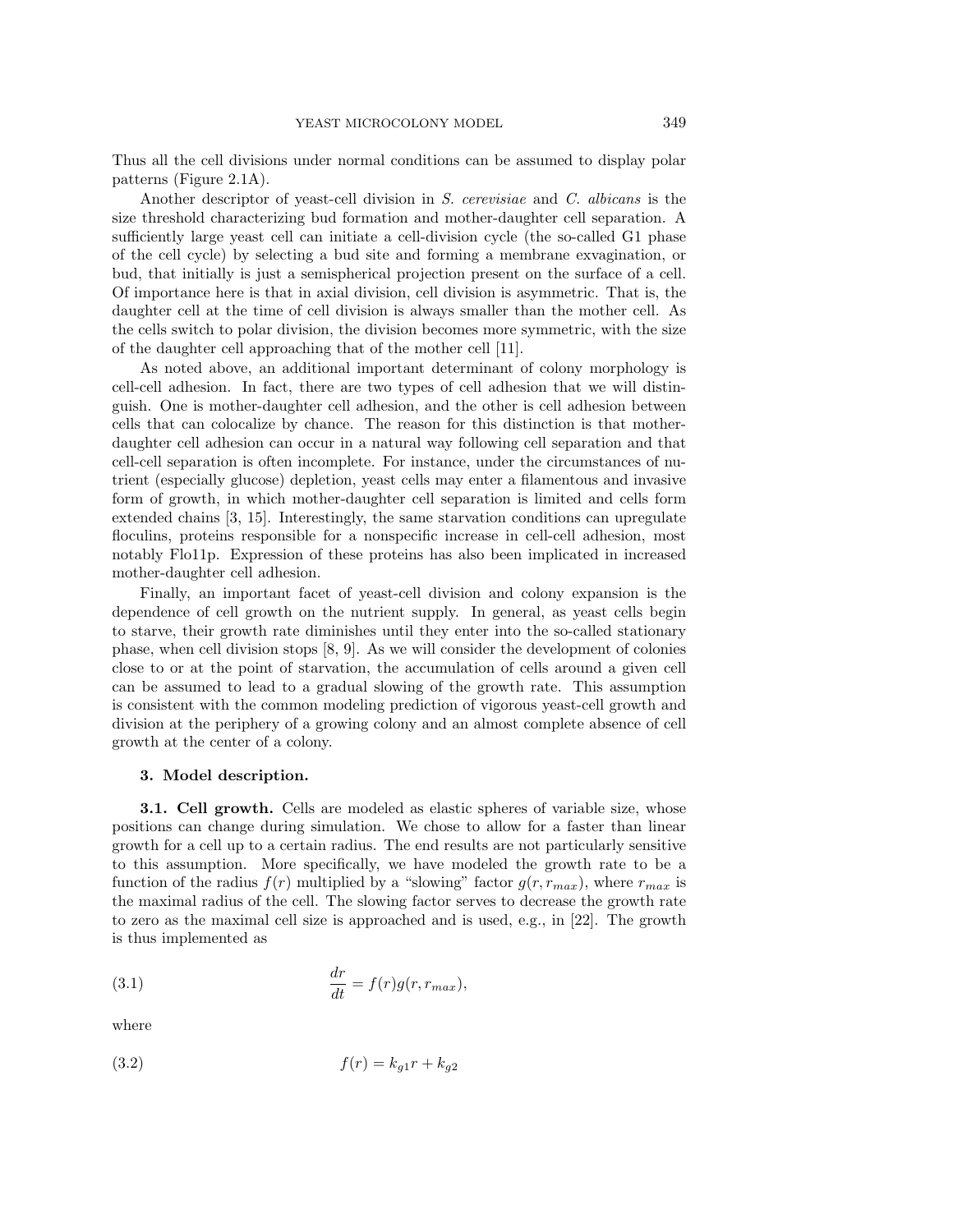and

(3.3) 
$$
g(r,r_{max}) = \left(1 - \frac{f(r)}{f(r_{max})}\right).
$$

As can be seen from Figure 2.1B, these assumptions can lead to almost linear cell growth prior to cell division.

**3.2. Cell-division cycle.** The cell cycle in the model is completely driven by the growth of the cells, with no underlying molecular mechanisms specifically accounted for. Two checkpoints are introduced to determine when a new bud begins to form (G1 phase) and when the mother and daughter cells separate (mitosis) as follows:

- "G1 checkpoint":  $r > k_{G1}r_{max}$  and no other bud present on the cell;
- "mitosis checkpoint":  $r_{bud} > k_{mitosis}r_{max}$ .

In Figure 2.1C we show how the cell cycle is visualized in the model. In the particular case shown, the division-polarity pattern is bipolar with the second bud on the mother cell being formed at the pole opposite the site of the first bud. The first bud becomes a separate cell and continues to grow before it too can form a bud, thus becoming a mother cell.

**3.3. Cell-division polarity.** A cell polarity is defined for each cell, and new buds are formed according to this polarity. A spatial axis vector,  $\chi_{cell}$ , is defined as being in the direction between the mother and daughter at a division, and the next bud is formed in either a direction almost colinear to the vector or the opposite direction. Axial and polar divisions are defined in the model. If the direction is defined from the cell positions at a division  $\chi = (x_{dayhter} - x_{mother})$ , then axial polarization is defined by new buds forming close to

$$
\chi_{mother} = \chi
$$

and

$$
\chi_{daugtter} = -\chi,
$$

leading to the new buds forming close to the old mother-daughter connection point. The bipolar division pattern is defined by having the new buds form as follows:

$$
\chi_{daughter} = \chi
$$

and

$$
\chi_{mother} = -\chi.
$$

In the model, the new buds on the daughter and mother cell always form away from the old scar. The implementation has a parameter,  $k_{axialFrac}$ , which sets the fraction of divisions that are axial and the fraction that are polar  $(1 - k_{axialFrac})$ .

**3.4. Mechanical interactions.** The mechanical interactions are implemented as spring forces between the centers of the spheres. The cells represent a highly viscous medium with friction [20], and, in the model, velocity (not acceleration) is proportional to force. Also an adhesion force is allowed for, but this is usually a fraction of the repulsive force, since high overlap between cells represents a highly unphysical state. Some overlap is allowed for and cells should be interpreted as having a "squeezed"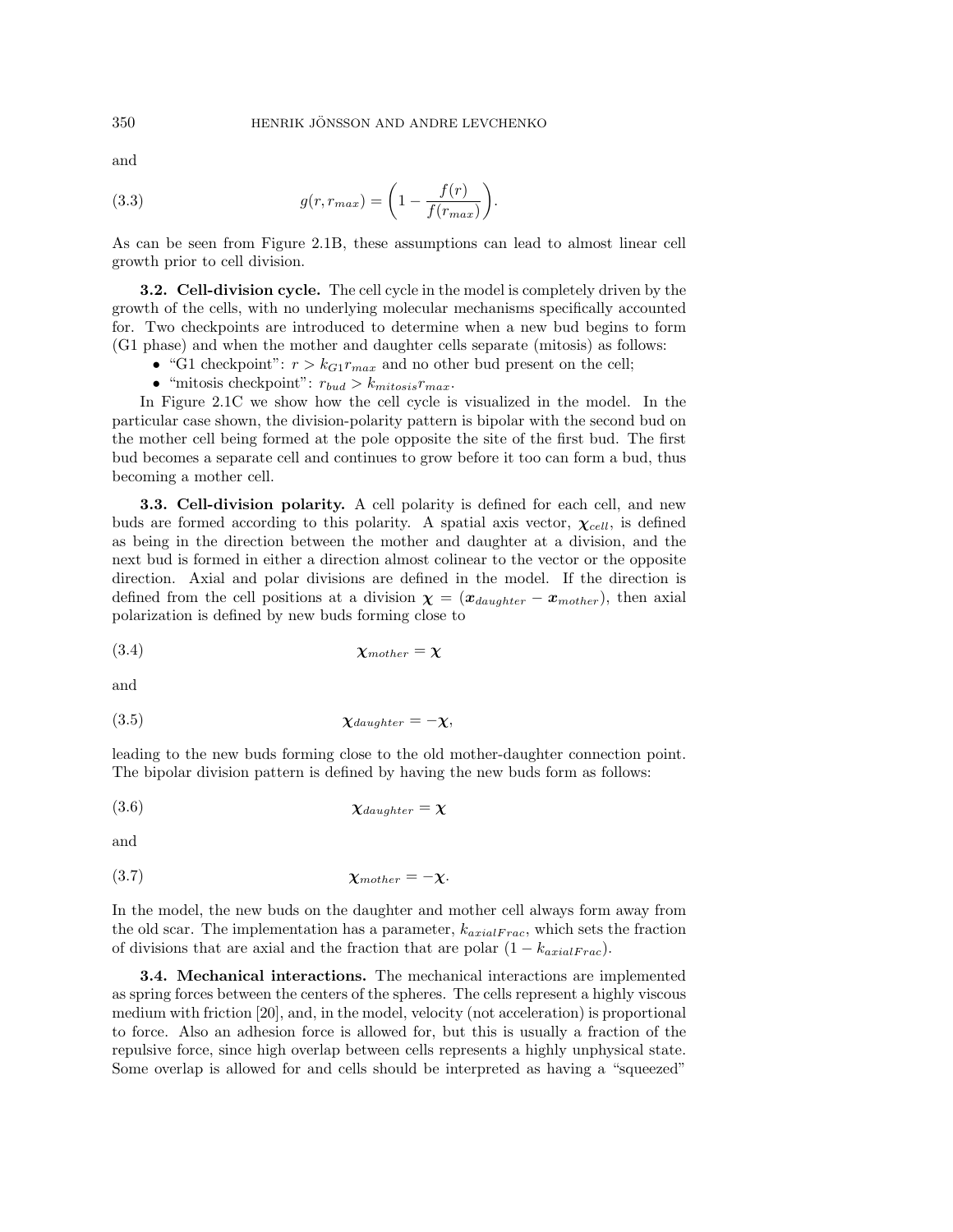shared wall. The contribution from a neighboring cell pair to the positional update is a two-dimensional extension of the one-dimensional case described by

(3.8) 
$$
\frac{dx_i}{dt}_{repulsive} = k_{spring} (d - d_{relax}) = k_{spring} ((x_j - x_i) - k_{rFrac}(r_i + r_j))
$$

and

(3.9) 
$$
\frac{dx_i}{dt}_{attractive} = k_{spring} k_{adFrac}(d - d_{relax}).
$$

The parameter  $k_{rFrac}$  allows for a relaxing distance slightly different from the sum of the radii, and if the spheres are a mother-bud pair, the bud has a relaxing distance equal to  $r_{mother}$ . Different values of the parameter  $k_{adFrac}$  are used if the pair is a mother-bud, a mother-daughter, or an "unrelated" cell-cell pair. In addition to this, the adhesion part is only used at short distances. The contribution is truncated if the distance between two cells, i, j, is larger than  $k_{neighbor}(r_i + r_j)$  to allow for cell-cell separation.

**3.5. Growth inhibition by immediate neighbors.** To test dependence on nutrients, in some simulations the growth is made dependent on the number of immediate cell neighbors in contact with a given cell. As discussed above, it is assumed that cells with more neighbors within the colony compete more for nutrients, and hence grow slower. In the model implementation, the growth parameters  $k_{q1}$  and  $k_{q2}$ in (3.2) are changed as follows:

(3.10) 
$$
k_{g(1,2)} \rightarrow \frac{k_{g(1,2)}}{(k_{neighFac}N_{neigh}+1)},
$$

where  $N_{neigh}$  is the number of neighbors, and  $k_{neighFac}$  is a factor setting the strength of the dependence. When  $k_{neighFac}$  is zero, there is no dependence. In addition, the dependence on the number of neighbors according to the power law with the absolute exponent greater than unity was investigated (i.e., the exponent of the denominator in  $(3.10)$ ). Larger regions when calculating the  $N_{neigh}$  in the simulations were also examined. The results are similar, and a few of these simulations are presented later in the paper.

**3.6. Different adhesion strength.** In a number of simulations, different orders of magnitude of the adhesion strength are compared. In most simulations the mother-daughter adhesion is twice that of other cell-cell adhesion  $(2k_{adFac}^{cell-cell} =$  $k_{adFac}^{mother-daughter}$ .

**3.7. Implementation.** In the simulations, the colony growth starts with the same number of cells (usually 7 cells arranged in a symmetric hexagonal pattern) and are allowed to proceed until the same ending time. The model is implemented in a special-purpose  $C++$  code, based on code for developmental biological systems [10]. It simulates the time dynamics by integration of the differential equations using a fifthorder Runge–Kutta solver with adaptive time steps [17]. All simulations are in two dimensions. In most plots the data points represent the average of 50 simulations with similar initial conditions (Appendix B) and parameter sets. The error bars represent the corresponding errors (standard deviation divided by  $\sqrt{N_{runs}}$ ). All parameter values used are described in Appendix A. Visualization of yeast-cell colonies has been done by scripts written in java3D (Figures 2.1 and 3.1) and Matlab (Figures 4.3 and 4.5).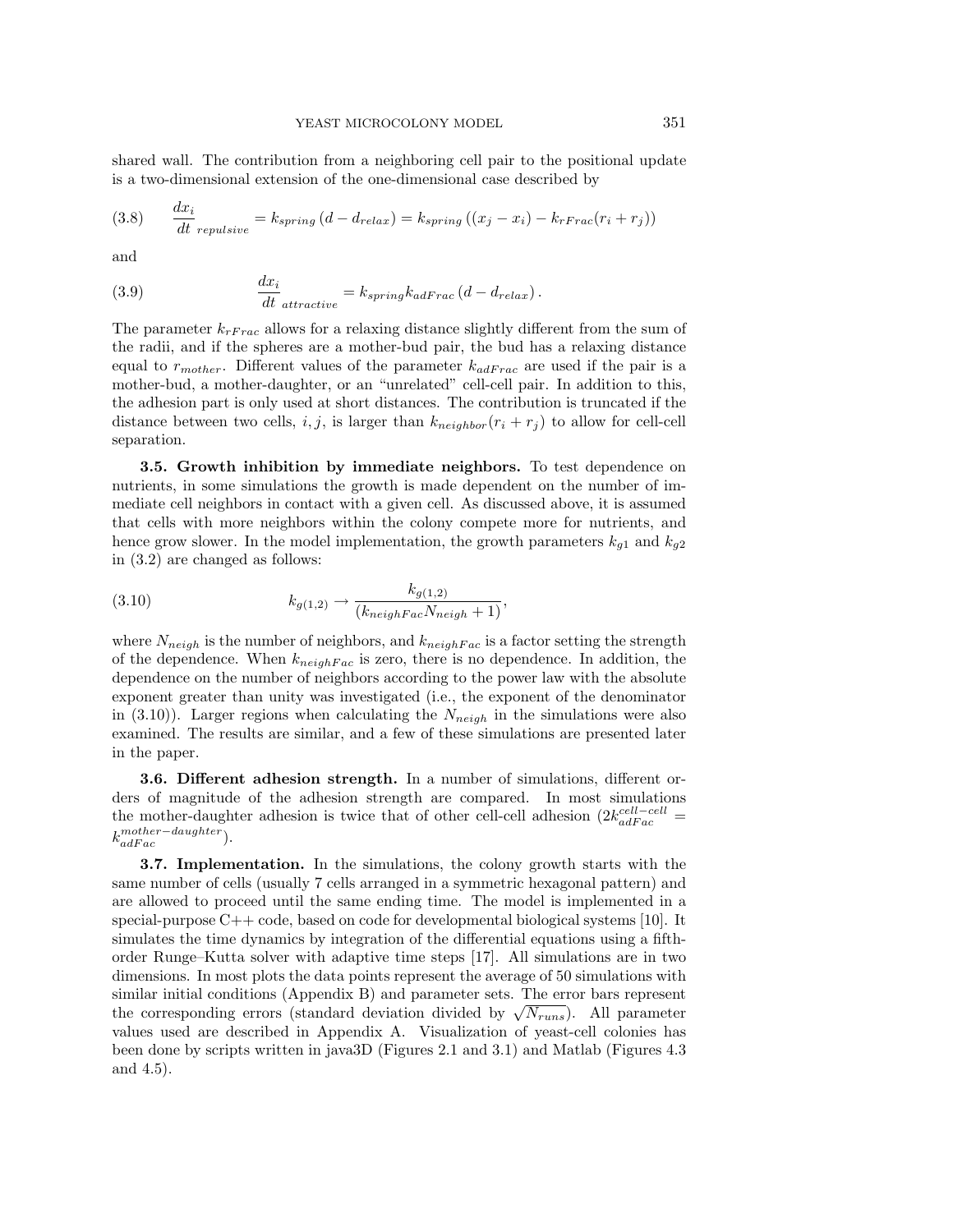**3.8. Metrics of colony size and morphology.** To evaluate the colony morphology in a consistent manner in multiple runs with different parameters, two metrics were introduced. The first metric, referred to as the *colony sparsity*,  $R$ , is defined as the minimal colony-covering circle area divided by the colony area (Figure 3.1). It is defined to quantify the colony shape's deviation from a circle. The closer the colony shape is to a circle, the closer the value of the metric to unity. This metric estimates the degree of colony shape inhomogeneity, including internal cell-free spaces, finger-like cell outgrowths, or colony extension as a whole in a particular direction.



Fig. 3.1. Illustration of final colony morphologies for different parameter sets and the definition of morphology metrics. All simulations started from a similar initial configuration (Appendix B) and ended when the colony reached 300 cells. A. and B. Axial division  $(k_{axialFrac} = 1)$ . C. and D. Polar division  $(k_{axialFrac} = 0)$ . A. and C. No growth dependence on the number of neighbors  $(k_{neighFac} = 0)$ . B. and D. Growth dependence on the number of neighbors  $(k_{neighFac} = 3)$ . In all simulations  $2k_{a}^{cell-cell} = k_{a}^{mother-daughter} = 0.1$ . C. The colony sparsity measure, R, is defined as the area of the smallest circle covering the colony divided by the total cell area. D. The colony expanse measure,  $R_{max}$ , is defined as the maximal distance from the colony center to any cell within the colony.

The second metric, also illustrated in Figure 3.1, referred to as the *colony expanse*,  $R_{max}$ , is defined as the maximum distance between the colony center and any cell within the colony. The colony center is defined as the center of mass of the colony. This metric indicates how far-reaching the colony growth is, primarily away from the colony initiation point, over a certain period of time.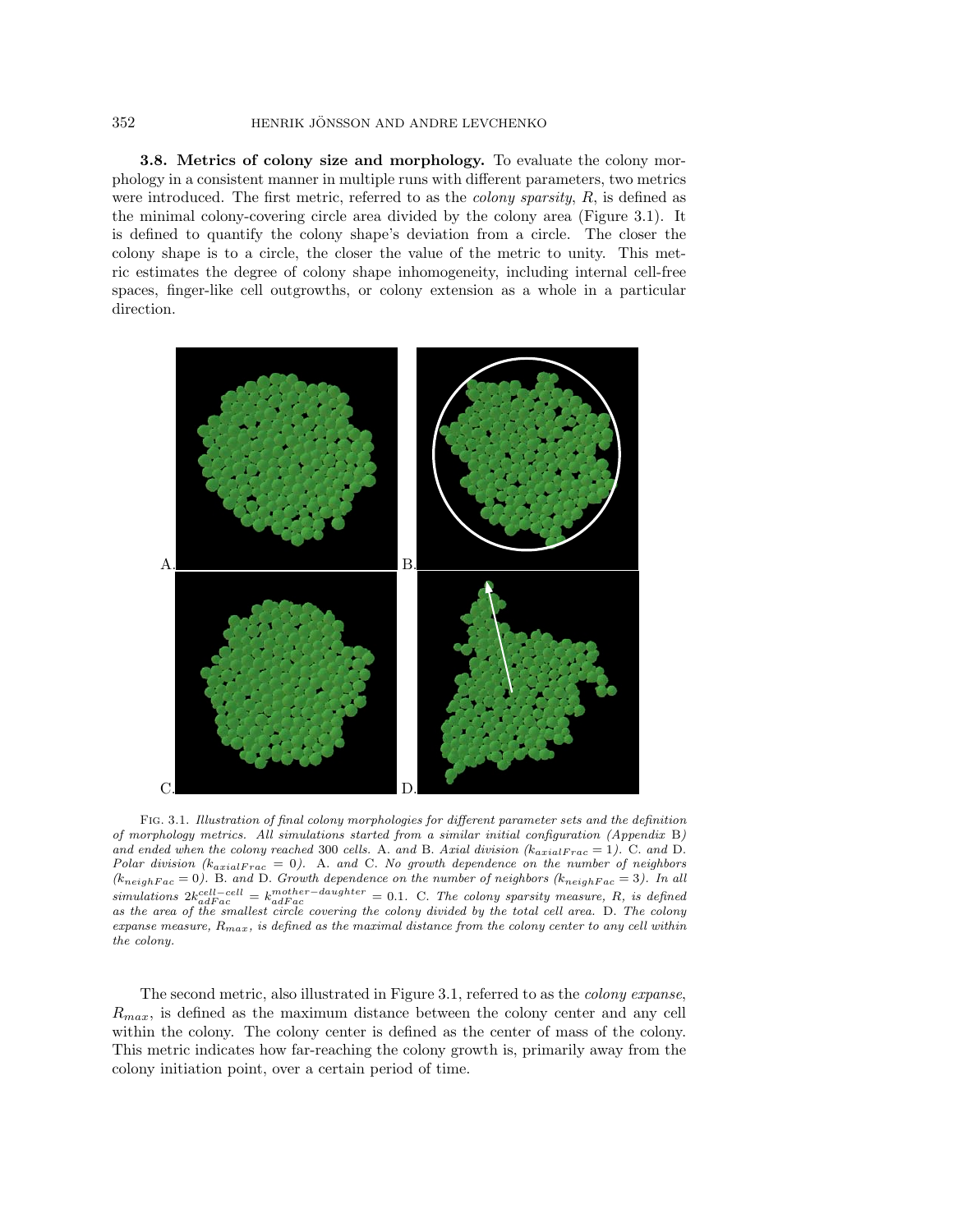## **4. Results.**

**4.1. The role of the axial vs. polar division polarity.** First, we set out to find whether the switch from the axial to the bipolar division-polarity pattern occurring as cells begin sensing depletion of nutrients can indeed lead to a "foraging" colony behavior, in which the colony can quickly expand to locations with potentially higher supply of resources. Thus we ran multiple simulations, in which the probability of axial vs. polar division polarity  $(k_{axialFrac})$  was varied from simulation to simulation but kept constant during individual simulation runs. Surprisingly, if we assumed no dependence of the growth rates of single cells on the number of surrounding cells  $(k_{neichFac} = 0)$ , there was no measurable effect of the division pattern on colony expansion, as measured by either of the metrics (Figure 4.1A and B). This observation was not affected by the assumed cell-cell adhesion strength. Thus, simply switching the cell-division polarity from axial to polar does not necessarily lead to any significant effect on the colony size.

To see if the effect of cell-growth inhibition observed in the state of nutrient depletion would affect colony expansion, we varied the parameter  $k_{neighFac}$ , trying to test the colony-size dependence on division polarity and cell-cell adhesion (Figure 4.1A–D). Unexpectedly, we have observed that with increased inhibition of cell growth and division as a function of the number of neighboring cells, the colony sparsity and expanse tend to increase. This counterintuitive increase occurs even when the division pattern is 100% axial, in which case the colony area can increase by about 20% with a corresponding increase in the expanse metric. When the division pattern is shifted to either mixed axial/polar or 100% polar, the increase in the colony sparsity and size is even more significant, displaying also a strong dependence on  $k_{neighFac}$ . Statistically, the effect of the division pattern is significant when the probability of polar division within a colony exceeds  $1/2$ . The expanse metric displays a higher degree of variability compared to the sparsity metric. The dependence of the averages of both metrics on the fraction of axial division in the population seems to follow a power law  $(k_{neighFac} > 1)$ , but, due to high variability, no fit was attempted. Thus, yeast colonies can, indeed, significantly increase their size and change morphology in response to both cell-growth inhibition and a switch to polar growth patterns. Regulated growth inhibition is a necessary condition for this increase. The effect of an increase in cell-cell adhesion is somewhat more complex and will be discussed in detail below.

**4.2. The role of the growth inhibition by immediate neighbors.** Since the strength of growth inhibition by the immediate neighbors of a given cell,  $k_{neiabFac}$ , is the key parameter in determining the extent of colony expansion, we studied the dependence of both colony-size metrics on this parameter in more detail (Figure 4.1C–F and Figure 4.2). The colony expanse and sparsity exhibited positive saturating dependence on  $k_{neighFac}$ , with all curves tending to a limiting value. For the fully polar division pattern, the maximum increase in colony sparsity was estimated to be approximately twofold, with 80–90% increase achieved around  $k_{neighFac} = 4$ . Under the same conditions, the colony expanse increased by about 50%. Increasing cell-cell adhesion led primarily to lower dependence on  $k_{neighFac}$  at higher  $k_{neighFac}$  values, with saturation setting in around  $k_{neighFac} = 1 - 2$ . The colonies exhibiting fully axial division polarity exhibited the least dependence on  $k_{neighFac}$ . In keeping with Figure 4.1A and B, the statistical differences in the colony-size and morphology metrics occur primarily in the cases in which the fraction of polar division during colony growth is higher than 1/2.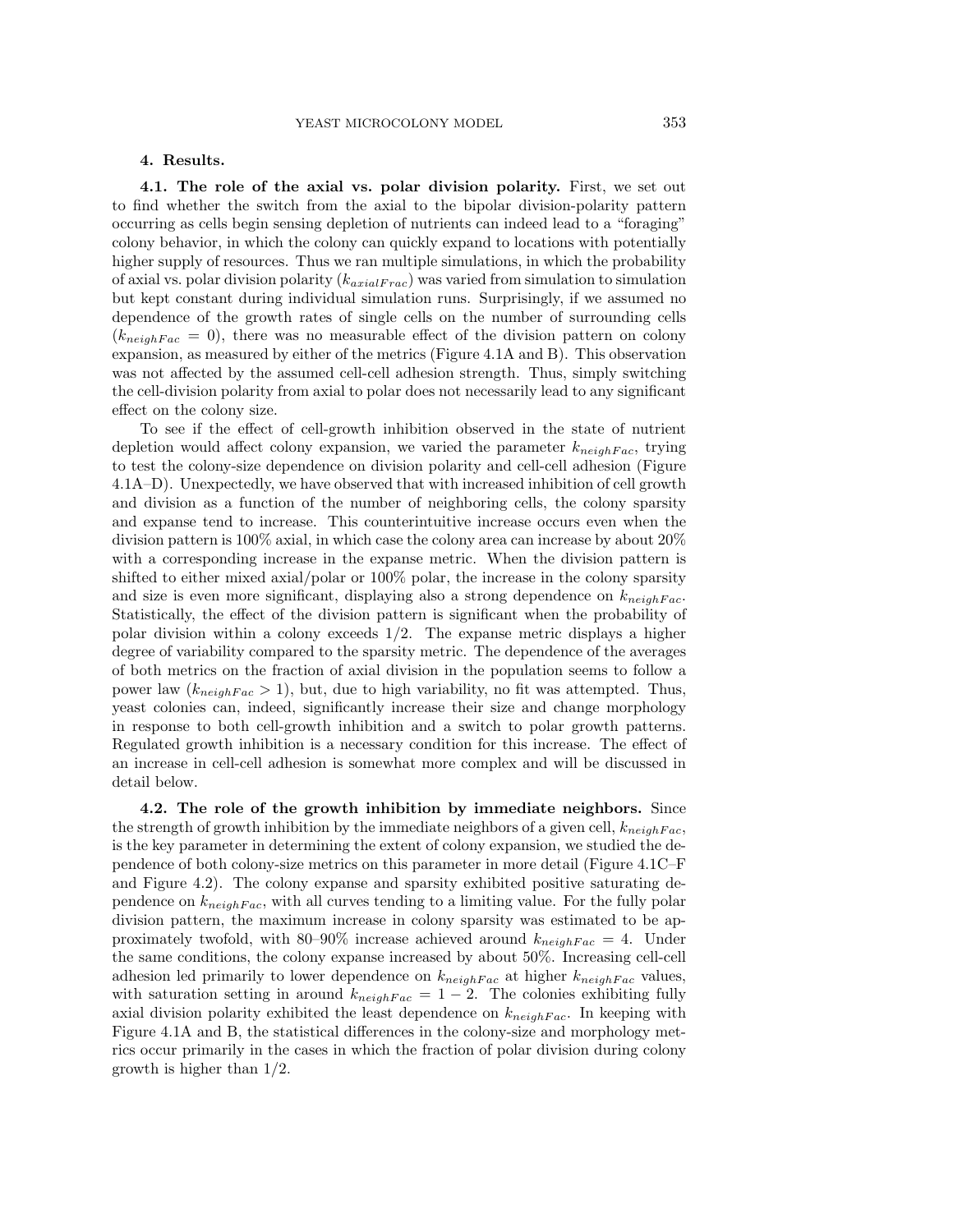

FIG. 4.1. Statistics for the sparsity measure, R, and the colony expanse measure,  $R_{max}$ , for 50 runs per point. Each run is started at a random initial configuration (Appendix B) and is stopped when the colony reaches 300 cells. A. Fraction of axial divisions ( $k_{axialFrac}$ ) vs. R for different values of  $k_{neighFac}$ . B. Fraction of axial divisions vs.  $R_{max}$  for different values of  $k_{neighFac}$ . C. Neighbor growth factor ( $k_{neighFac}$ ) vs. R for different values of  $k_{axialFrac}$ . D. Neighbor growth factor vs.  $R_{max}$  for different values of  $k_{axialFrac}$ . E. Neighbor growth factor vs. R for polar and axial divisions and immediate neighbors ( $k_{neighbour} = 1.1$  for calculating  $N_{neigh}$ ). F. Neighbor growth factor vs. R for polar and axial divisions and a larger neighbor region  $(k_{neighbor} = 2.1$  for calculating  $N_{neigh}$ ). A.–D.  $2k_{adFac}^{cell-cell} = k_{adFac}^{mother-daughter} = 0.1$ . E.–F.  $2k_{adFac}^{cell-cell} = k_{adFac}^{mother-daughter} =$ 0.05. Error bars indicate errors in averages (standard deviation divided by  $\sqrt{N_{runs}}$ ).

We also varied the surrounding region for which the number of neighbors affects the growth (Figure 4.1E–F). In Figure 4.1E the immediate neighbors influence the growth, while in Figure 4.1F a larger region of cells exerts this influence. The same overall dependence patterns as those observed for immediate neighbors influencing growth are also seen for when the larger neighboring region of cells is important for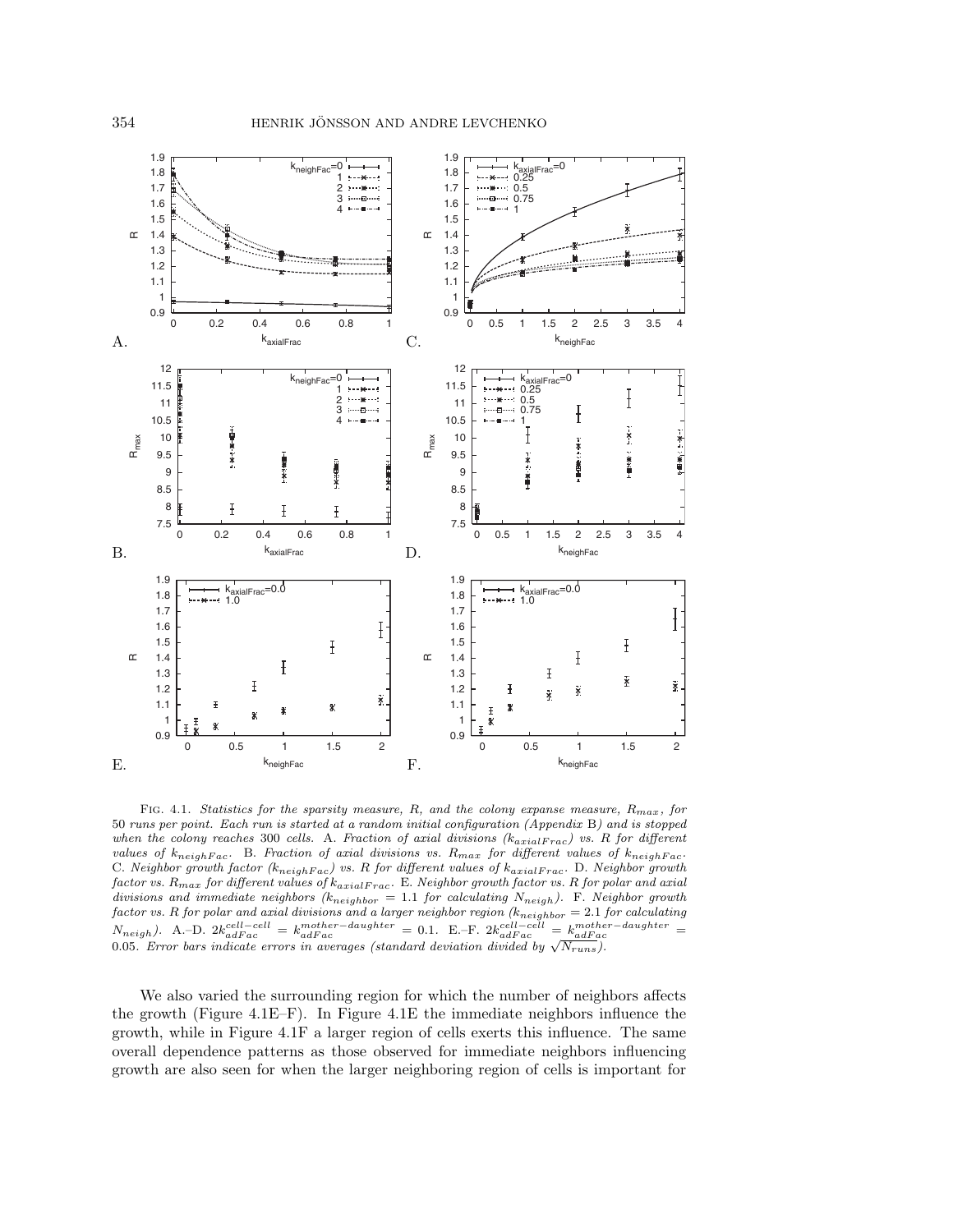

Fig. 4.2. Statistics for the sparsity measure, R, for 50 runs per point. Each run is started with a random initial configuration (Appendix B) and is stopped when the colony reaches 300 cells. A. and C. Fraction of axial divisions  $(k_{axialFrac})$  and neighbor growth factor  $(k_{neighFac})$  vs. R. A.  $k_{adFac}^{mother-daughter} = 0.01$ . C.  $k_{adFac}^{mother-daughter} = 0.1$ . B. and D. Fraction of axial divisions and mother-daughter adhesion  $(k_{adFac}^{mother-daughter})$  vs. R. B.  $k_{neighFac} = 1.0$ . D.  $k_{neighFac} = 3.0$ . In all simulations  $k_{adFac}^{cell-cell} = 0.5k_{adFac}^{mother-daughter}$ .

growth inhibition, although the difference between polar vs. axial division patterns somewhat decreased.

**4.3. The role of cell-cell adhesion.** As indicated above, cell-cell adhesion was one of the parameters varied in the simulations. To distinguish between motherdaughter cell adhesion and adhesion between cells that colocalize by chance during simulations, we considered explicitly two cases: only mother-daughter cell adhesion is variable and both mother-daughter and other cell-cell interaction are variable (Figure 4.3). When the mother-daughter adhesion  $(k_{adFac}^{mother-daughter})$  only is varied, the bipolar division pattern coupled with high growth inhibition can lead to the formation of several prominent finger-like extensions from the colony (Figure 4.3B). These extensions are connected to the rest of the colony. The exact strength of cell-cell adhesion seems to have little effect on this property. When  $k_{adFac}^{mother-daughter}$  is increased with axial division polarity and strong inhibition of cell growth, the colonies tend to be asymmetric with large intracellular spaces (Figure 4.3A). When the growth inhibition is assumed to be weak, both division-polarity patterns lead to similar circular colonies (as in Figure 3.1A,C).

We also examined the case in which both  $k_{adFac}^{mother-daughter}$  and "unrelated-cell" adhesion  $(k_{adFac}^{cell-cell})$  were variable. We still assumed that the mother-daughter adhesion was considerably stronger  $(k_{adFac}^{mother-daughter} = 2k_{adFac}^{cell-cell})$ . The main distinction between the results arising from this simulation and the simulations for variable  $k_{adFac}^{mother-daughter}$  is that the colonies become more compact and symmetric. More detailed analysis of the colony-growth time sequences indicates that the finger-like projections forming in the colonies with high probabilities of polar division quickly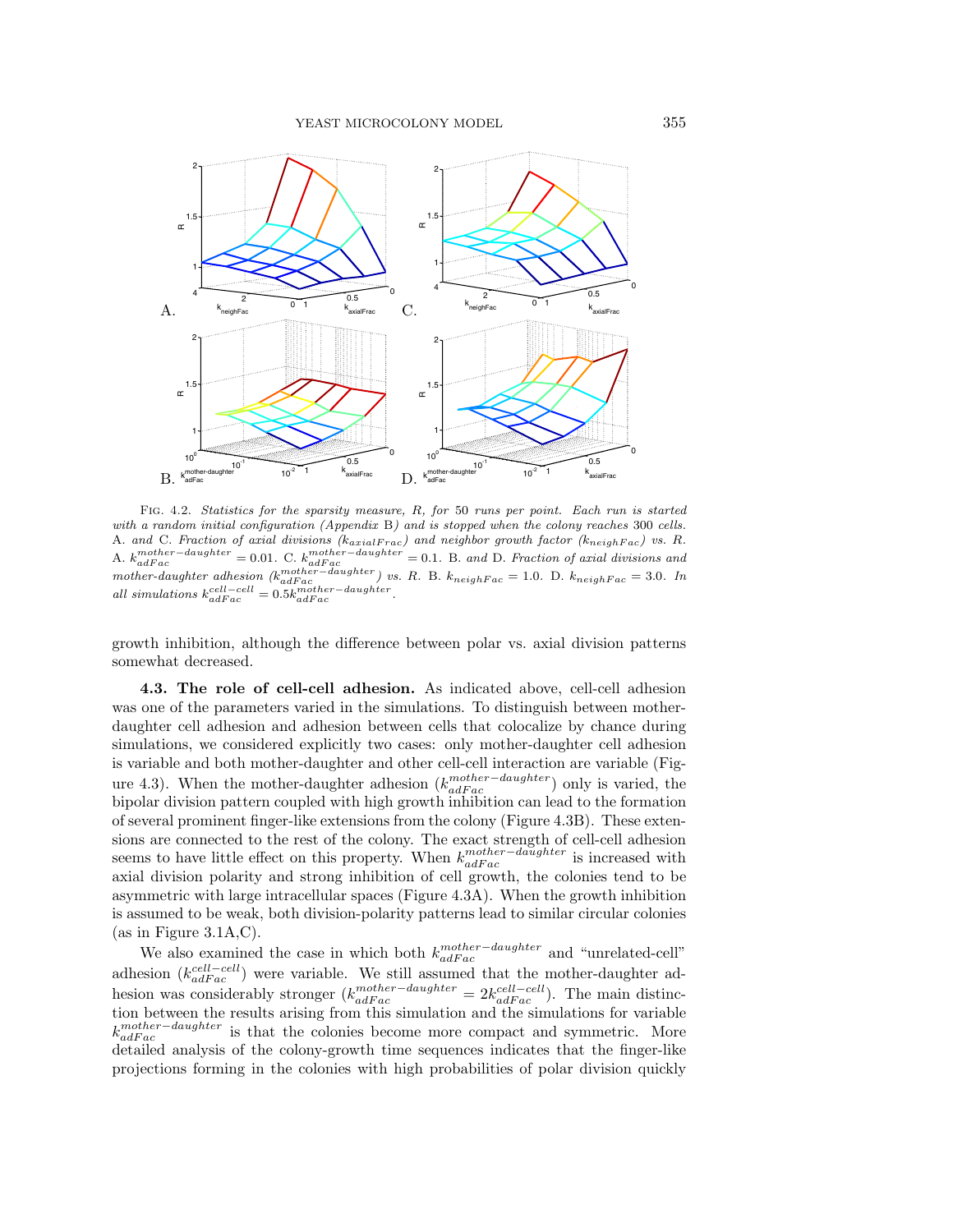

Fig. 4.3. A. An example of a colony morphology arising for high mother-daughter cell adhesion, high strength of growth inhibition, and axial division polarity  $(k_{adFac}^{mother-daughter} = 0.5,$  $k_{adFac}^{cell-cell} = 0.1$ ,  $k_{axialFrac} = 1$ ,  $k_{neighFac} = 1$ ; note that in this simulation we examined stronger neighbor-growth inhibition, by squaring the denominator in (3.10)); B. Same as A. but with polar rather than axial division polarity ( $k_{axialF\,rac{m}{2}}$  0); C. Same as B. but with an increase in cell adhesion between neighboring cells (not necessarily mother-daughter pairs). The thin arrows indicate merging of two separate finger-like growth extensions into a single, large colony extension, whose growth direction is indicated with the thick arrow  $(k_{adFac}^{mother-daughter} = 2k_{adFac}^{cell-cell} = 0.5)$ . D. Statistics of the sparsity measure, R, for 50 runs per point. Each run is started at a random initial configuration (Appendix B) and is stopped when the colony reaches 300 cells. The plot  $shows\ mother-daughter\ cell\ adhesion\ k_{adFac}^{mother-daughter}$  vs. R for different fractions of axial divisions  $(k_{axialFrac} = 0$  (+), 0.25 ( $\times$ ), 0.5 (\*), 0.75 (□), and 1 (■)).  $k_{adFac}^{cell-cell} = 0.5k_{adFac}^{mother-daughter}$ and  $k_{neighFac} = 2$ .

merge either with each other or with the main body of the colony (Figures 2.1D and 4.3C). Merging of the finger-like extensions often leads to coorientation of cell-division patterns on at least one side of the colony resulting in colony extension in a certain direction. We term this behavior the "zipper effect." This effect can potentially explain large-scale oriented growth in yeast macrocolonies, leading to a "spaghetti" pattern visible to a naked eye.

Another interesting effect of increasing cell-cell adhesion is the dependence of the colony sparsity on adhesion strength and growth inhibition. If growth is not inhibited by immediately adjacent cells, the sparsity of the colony does not depend on whether the division is axial or polar, and the sparsity increases with increasing adhesion. Interestingly, at higher neighbor growth-inhibition strengths, the sparsity of the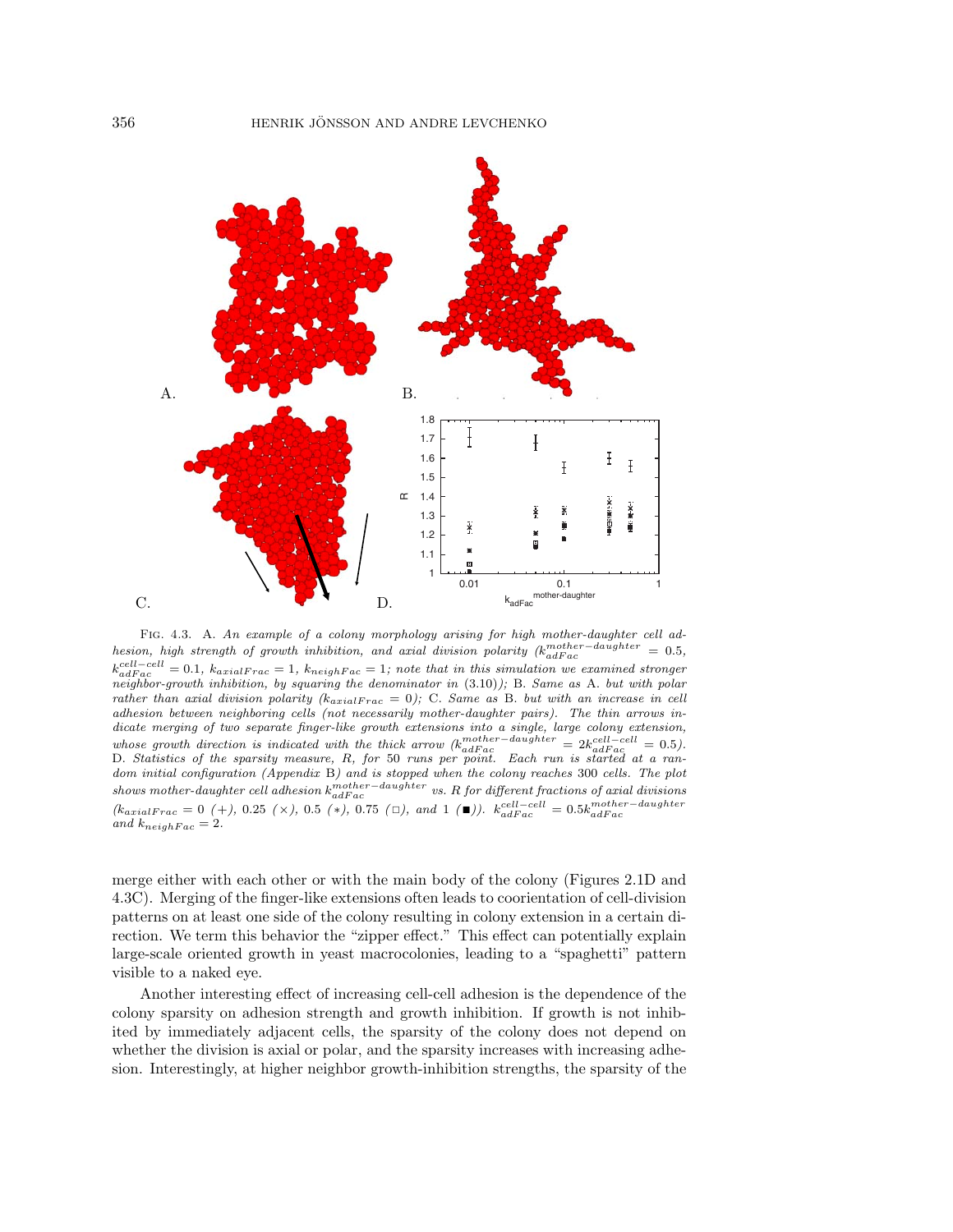colonies of axially dividing cells increases, whereas the sparsity of the polarly dividing cells decreases with increasing cell-adhesion strength (Figures 4.3D and 4.2B,D). The colonies with mixed division patterns show intermediate dependence that may be relatively flat. Thus cell-cell adhesion leads to compaction of colonies with polar division polarity, whereas the colonies with prevalently axial division may assume less well packed yet still relatively symmetric morphologies. The decreased sparsity of "polarly" dividing colonies is likely to be due to the "zipper" effect discussed above.

**4.4. A comment on mother-daughter size asymmetry.** As mentioned in section 2 the asymmetry of the mother-bud pair at mitosis can differ, with the axial division pattern being more asymmetric than the polar one. In the model this asymmetry is tuned by the parameter  $k_{mitosis}$ , defining the mitosis checkpoint constraint. The result of varying this parameter is shown in Figure 4.4. The effect on the development of colonies with axial division pattern is minor. In the case of the polar division pattern, there is an increased colony sparsity concomitant with an increased colony symmetry, although the effect is again dependent on an inhibition of growth by the neighboring cells. For both axial and polar division patterns there is a tendency towards decreased sparsity when the bud size approaches the maximal cell size due to a decreased growth (more specifically, due to a decreasing factor in (3.1)). We have consistently used the value of 0.7 for  $k_{mitosis}$  in all other simulations in this paper.



Fig. 4.4. Dependence on mother-bud asymmetry. Statistics for the sparsity measure, R, as a function of  $k_{mitosis}$  for different values of  $k_{neighFac}$ . Each point is the average of 50 runs from random initial conditions (Appendix B). A. axial division pattern,  $k_{axialFrac} = 1$ . B. polar division pattern,  $k_{axialFrac} = 0$ . In all simulations  $2k_{adFac}^{cell-cell} = k_{adFac}^{mother-daughter} = 0.05$ .

**4.5. The dynamic switching of parameters during colony growth.** In the simulations described in sections 4.1–4.3 we have been primarily interested in the behavior of a growing colony with parameter values fixed throughout each simulation. Implicitly, it was assumed that the parameters are fully determined by the conditions of the growth medium, such as the concentration of nutrients. In most cases this assumption is probably valid. However, it might be possible that, as a colony grows, the nutrients can be depleted and the colony can switch in a synchronous fashion its division pattern as well as the level of cell adhesion and growth inhibition by neighbors. Such synchronous changes in macrocolony behavior have been reported previously [16]. It is thus of interest to see what behavior can be expected in a colony that begins growing in an axial pattern and then gradually shifts to a fully polar pattern with increasing growth suppression by the immediate neighbors. The time course of such a simulation is shown in Figure 4.5. As the colony expands, it initially grows symmetrically, gradually slows down, and undergoes apparent growth-front instability ultimately leading to the formation of finger-like extensions, some of which merge.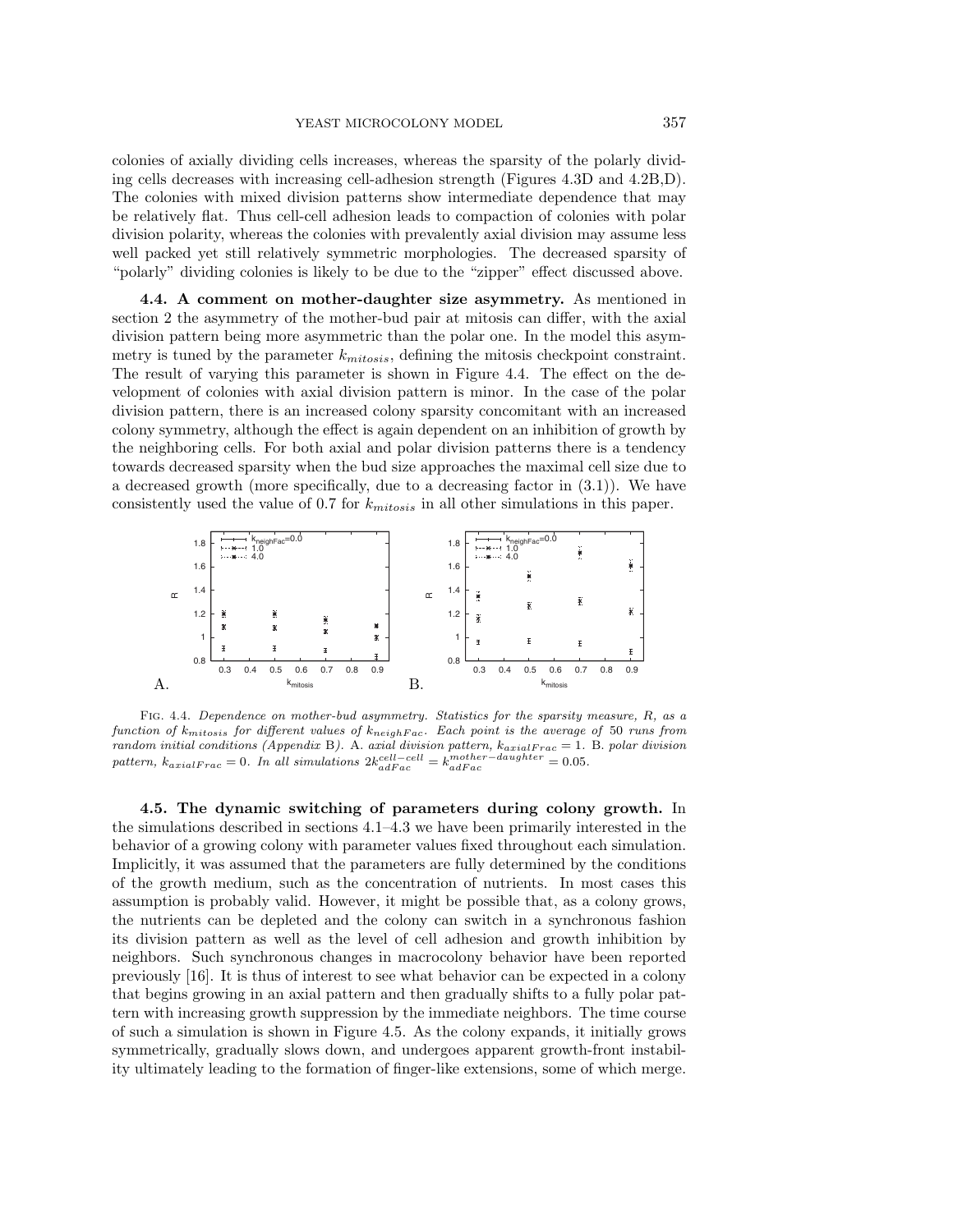

Fig. 4.5. Equally spaced time frames showing the development of a colony with a gradually increasing fraction of cells undergoing polar division and increasing sensitivity to the immediate growth inhibition. The arrows indicate the preferred directions of the colony growth through formation of colony extensions. The simulation is divided into one part with  $k_{axialFrac} = 1$  and  $k_{neighFac} = 0$ , then a part with linearly decreasing  $k_{axialFrac}$  and linearly increasing  $k_{neighFac}$ , and finally a part with  $k_{axialFrac} = 0$  and  $k_{neighFac} = 4$ . When 600 cells are reached, the simulation stops. In this particular simulation, also a maximal number of 4 daughters are allowed for each cell  $(k_{adFac}^{mother-daughter} = 2k_{adFac}^{cell-cell} = 0.1).$ 

The ensuing directed growth can potentially help the progeny of cells in the colony escape into a nutrient-rich environment. Thus, even in an initially large, symmetric colony, a switch to polar division can ultimately lead to asymmetric colony extension.

**5. Discussion.** This study presents a simple model of yeast microcolony growth under normal and partially starved conditions. This model was called upon to support or refute the common assumption made in the field of yeast biology, namely, that a switch in the polarity of cell division from axial to polar is responsible for the ability of a colony to exhibit rapid expansion to regions of potentially higher nutrient supply. In addition, we tried to determine whether single-cell-based simulations can yield important insights for coarser simulations involving groups of cells as elementary units or agents in a cellular-automaton-like simulation.

The model proposed captures many essential characteristics of yeast colony growth, providing an indication of how simple and nonmotile single-cell organisms can cooperate to develop complex morphologies and indirect locomotion. By considering the mechanics of cell adhesion, growth, and division, we observed the emergence of coordinated displacement patterns that would be difficult to predict theoretically. This model can be further extended to include intracellular molecular processes, such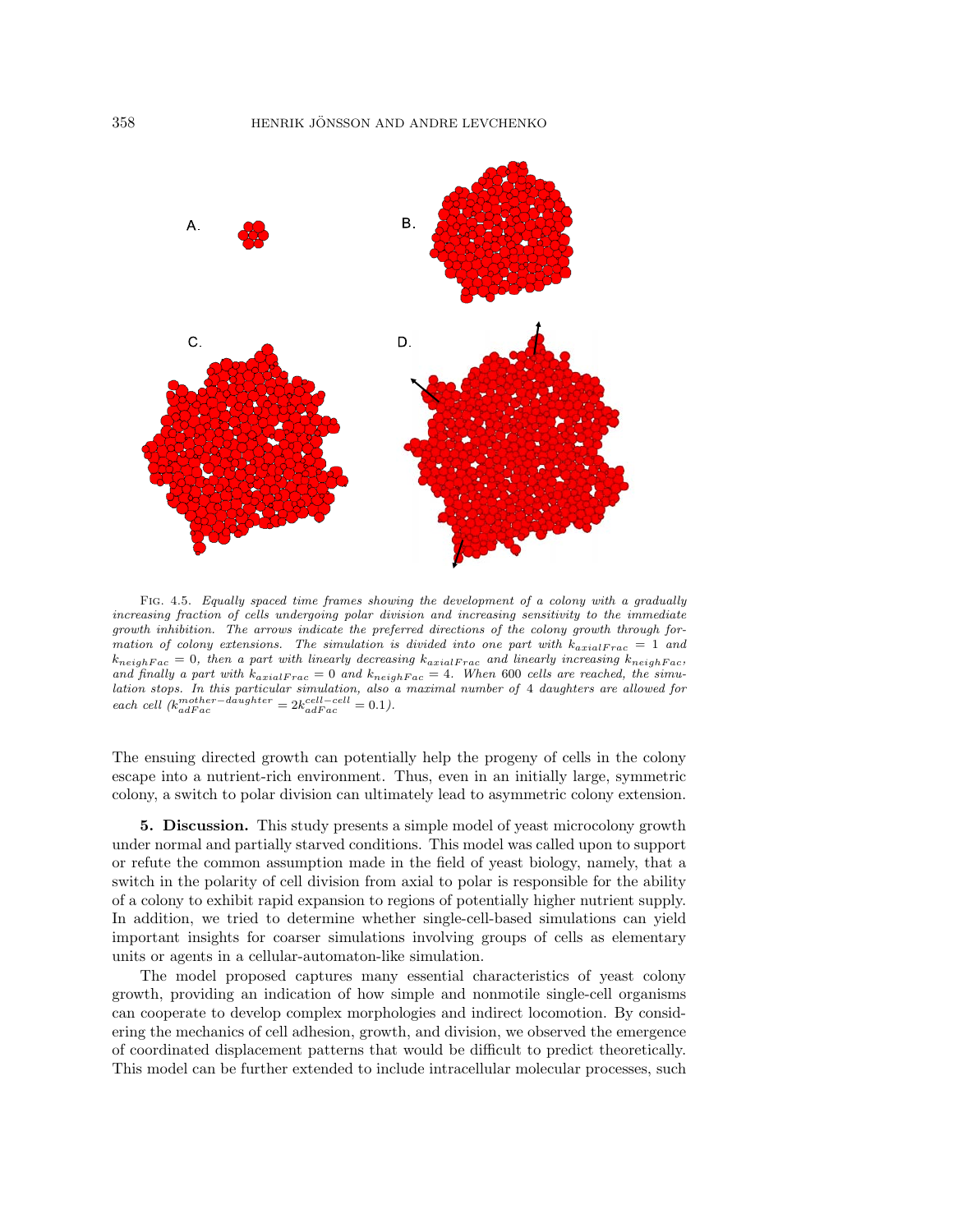as signaling interactions and a more precise mechanism of cell-cycle control. Importantly, we have identified several parameters, whose significance in establishing nontrivial microcolony patterns can be taken into account in a coarser colony analysis, where microcolonies rather than single cells will be treated as the elementary building blocks.

The results of the study suggest several interesting and counterintuitive predictions. First, we find that merely switching the cell-division polarity does not result in appreciable differences in colony development. Rather, an additional important assumption needs to be made. Pronounced foraging behavior is primarily a result of both the polarity and growth inhibition of the cells as a function of the number of cells surrounding them. The latter assumption, the most critical one, is supported by various experimental results suggesting that, under nutrient limitation, cells in the interior regions of a colony divide very infrequently. Thus, limiting the rate of cell division can counterintuitively result in an increased colony expansion. In addition, the morphology of the colony is predicted to change, leading to a sparse organization with substantial intercellular spaces or increased elongation of the whole colony.

The findings presented here indicate that some macroscopic colony features, such as large-scale directed cell extensions in an expanding macrocolony, can be modeled with an approximation of a set of yeast-cell blocks each representing the microcolonies modeled here. Since the assumption of polar division and neighboring-cell growth inhibition are the critical parameters determining the foraging behavior of microcolonies, a larger-scale model whose behavior is based primarily on cell-cell adhesion can be decoupled from the smaller-scale model considered here. In addition, although not considered here, the model presented can be supplemented by detailed simulations of intracellular, molecular-level events. Thus a truly multiscale simulation of yeastcolony development may be within our reach.

### **Appendix A. Parameters.**

 $k_{g1} = 0.01, k_{g2} = 0.01$ 

The two growth parameters set the time scale and are never altered in simulations. The linear term is not necessary for the results but allows us to create buds of minimal size as spheres which grow at a nonnegligible rate.

 $r_{max} \in [0.99r_{ave} : 1.01r_{ave}],$  where  $r_{ave} = 0.6$ 

At initiation of simulations, cells are given random maximal radii. This assumption is not necessary for the result but causes cells to divide at more random times. The parameter is inherited by the daughters of a cell.

$$
k_{G1}=0.9
$$

A cell must reach nearly full size to start producing a bud.

 $k_{mitosis} = 0.7$ 

When the bud reaches a threshold size the cell can divide.

 $k_{sprina} = 1$ 

This is the strength of the spring force handling the positional dynamics. It is not changed in the simulations, but must be tuned in relation to the growth rate, to allow the spring to push cells away from each other.

 $k_{neighbor} = 1.1$ 

This tunes the length of the adhesion force and also defines what cells are considered neighbors. To produce adhesion it should be set larger than  $k_{rFrac}^{cell-cell}$ . Also, the cells tend to arrange themselves in a closely packed pattern when spring forces are acting, so the parameter should not include next-nearest neighbors. (For a hexagonal twodimensional packing of identical circles this requirement amounts to  $k_{neighbor} < \sqrt{3}$ .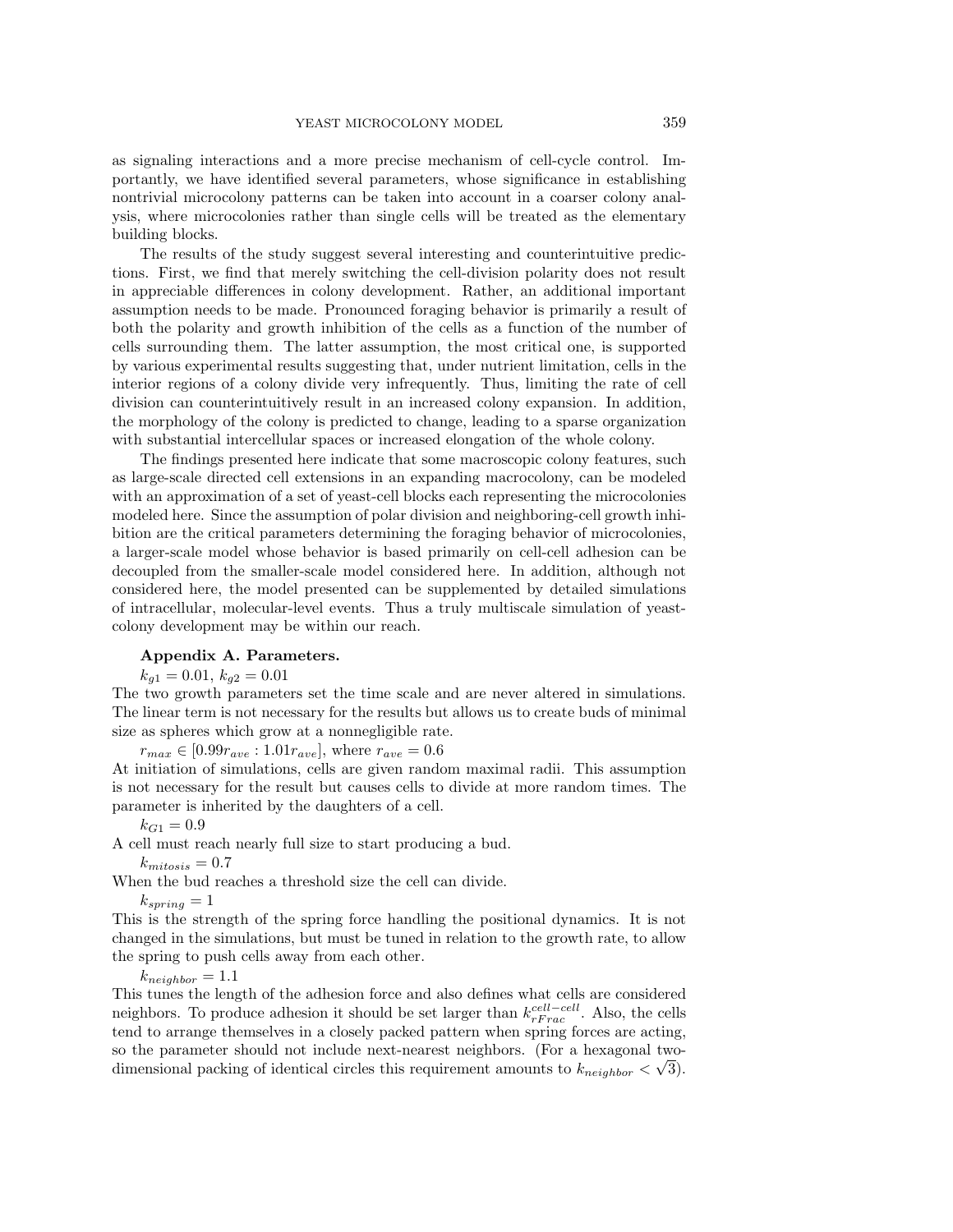$k_{rFrac}^{mother-bud} = \frac{r_{mother}}{r_{mother}+r_{bud}}$ 

Since a cell with a bud is implemented as two spheres, there is also a spring force assumed between them. The relaxing distance is set so that the bud center is on the border of the mother sphere.

 $k_{rFrac}^{cell-cell} = 0.9$ 

The cells are not infinitely hard spheres, and some amount of overlap is allowed, reflecting some softness of the walls of closely packed cells.

 $k_{adFac}^{mother-bud} = 1$ 

Since a cell with a bud is implemented as two spheres, there is also a spring force assumed between them. The two spheres represent a single cell, and hence the bud position should not tend to move away from the mother.

 $k_{adFac}^{mother-daughter} \in [0.01:0.5]$ 

The adhesion of cells is set to a lower value than the repulsive force.

 $k_{adFac}^{cell-cell} \in [0.01:0.5]$ 

Always set to half of  $k_{adFac}^{mother-daughter}$ .

 $k_{axial Fraction} \in [0:1]$ 

This is the fraction of divisions that are axial in the simulation.

**Appendix B. Initial conditions.** The initial state for the simulations usually looks like the first panel in Figure 2.1D (7 cells arranged in a symmetric hexagonal pattern), but the exact number of cells and initial cell positions does not influence the result. Each simulation is randomly initialized, with each cell given a random radius,  $r \in [r_{ave}/\sqrt{2} : r_{ave}]$ , a random maximal radius,  $r_{max} \in [0.99r_{ave} : 1.01r_{ave}]$  $(r_{ave} = 0.6)$ , and a randomly pointing polarization vector *χ*.

### REFERENCES

- [1] G. H. Braus, O. Grundmann, S. Bruckner, and H.-U. Mosch, Amino acid starvation and Gcn4p regulate adhesive growth and FLO11 gene expression in Saccharomyces cerevisiae, Mol. Biol. Cell, 14 (2003), pp. 4272–4284.
- [2] J. Chant, Cell polarity in yeast, Annual Review of Cell and Developmental Biology, 15 (1999), pp. 365–391.
- [3] P. J. CULLEN AND G. F. SPRAGUE, JR., Glucose depletion causes haploid invasive growth in yeast, Proc. Natl. Acad. Sci. USA, 97 (2000), pp. 13619–13624.
- [4] L. J. DOUGLAS, *Candida biofilms and their role in infection*, Trends Microbiol., 11 (2003), pp. 30–36.
- [5] D. G. DRUBIN AND W. J. NELSON, *Origins of cell polarity*, Cell, 84 (1996), pp. 335–344.
- [6] P. EGGIMANN, J. GARBINO, AND D. PITTET, Epidemiology of Candida species infections in critically ill non-immunosuppressed patients, Lancet Infect. Dis., 3 (2003), pp. 685–702.
- [7] J. E. HAMER AND N. J. TALBOT, Infection-related development in the rice blast fungus Magnaporthe grisea, Curr. Opin. Microbiol., 1 (1998), pp. 693–697.
- [8] M. N. JAGADISH AND B. L. CARTER, Genetic control of cell division in yeast cultured at different growth rates, Nature, 269 (1977), pp. 145–147.
- [9] G. C. Johnston, J. R. Pringle, and L. H. Hartwell, Coordination of growth with cell division in the yeast Saccharomyces cerevisiae, Exp. Cell Res., 105 (1977), pp. 79–98.
- [10] H. JÖNSSON, B. E. SHAPIRO, E. M. MEYEROWITZ, AND E. MJOLSNESS, Signalling in multicellular models of plant development, in On Growth, Form and Computers, S. Kumar and P. Bentley, eds., Academic Press, London, 2003, pp. 156–161.
- [11] S. J. Kron, C. A. Styles, and G. R. Fink, Symmetric cell division in pseudohyphae of the yeast Saccharomyces cerevisiae, Mol. Biol. Cell, 5 (1994), pp. 1003–1022.
- [12] M. Kuthan, F. Devaux, B. Janderova, I. Slaninova, C. Jacq, and Z. Palkova, Domestication of wild Saccharomyces cerevisiae is accompanied by changes in gene expression and colony morphology, Mol. Microbiol., 47 (2003), pp. 745–754.
- [13] J. M. LOPEZ AND H. J. JENSEN, Generic model of morphological changes in growing colonies of fungi, Phys. Rev. E, 65 (2002), 021903.